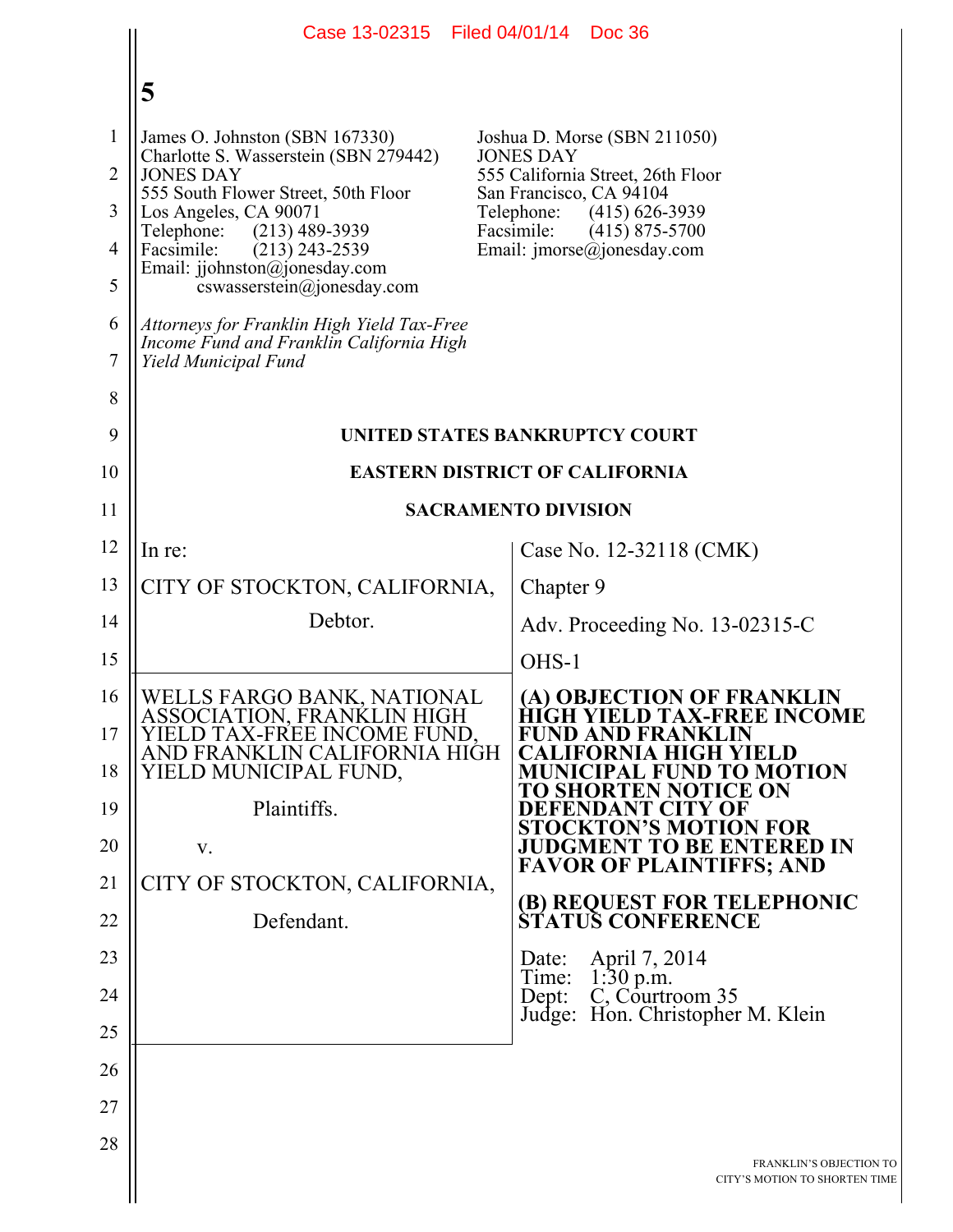Franklin High Yield Tax-Free Income Fund and Franklin California High Yield Municipal Fund (collectively, "Franklin") hereby (a) object to the *Motion To Shorten Notice On Defendant City Of Stockton's Motion For Judgment To Be Entered In Favor Of Plaintiffs* [Adv. Pro. Docket No. 30] (the "Motion to Shorten"); and (b) request that the Court schedule a telephonic status conference to address the briefing and scheduling of a hearing on the *Defendant City Of Stockton's Motion For Judgment To Be Entered In Favor Of Plaintiffs* [Adv. Pro. Docket No. 28] (the "Motion for Judgment").

## **Background**

9 11 12 Late last Thursday afternoon (March 27), without any prior notice or warning to Franklin, the City filed the Motion for Judgment, by which it claims to seek a judgment in favor of Franklin in this adversary proceeding. Concurrently, the City filed the Motion to Shorten, requesting that the Court set a hearing on the Motion for Judgment for April 7, just 11 days later.

13 14 15 16 17 In seeking to justify emergency relief, the City invoked Local Bankruptcy Rule  $9014-1(f)(3)$ for the proposition that the Court may "shorten notice of the hearing on the Motion for Judgment from 14 days to 11 days," and that Franklin would not be prejudiced if the notice period were "shortened by three days" because the Motion for Judgment "merely seeks to give plaintiffs the relief that they have requested in their complaint in the adversary proceeding."<sup>2</sup>

18 19 20 21 22 23 On Sunday (March 30), Franklin informed the City that the required notice period for the Motion for Judgment – which seeks dispositive relief in the adversary proceeding – was a minimum of 28 days (not 14). Franklin further explained that the City's effort to shorten time by 17 days would be prejudicial because, in fact, the Motion for Judgment does not "give plaintiffs the relief that they have requested in their complaint" but instead would result in dismissal of a majority of the pending claims for relief.<sup>3</sup>

24 25

On Monday (March 31), the City acknowledged that it "referenced the wrong local rule" in the Motion to Shorten, but refused to move the proposed April 7 hearing date or otherwise provide

26

27 Motion to Shorten at 2-3.

28 <sup>3</sup> *See* Exhibit A (attached without exhibit).

Motion to Shorten at 2.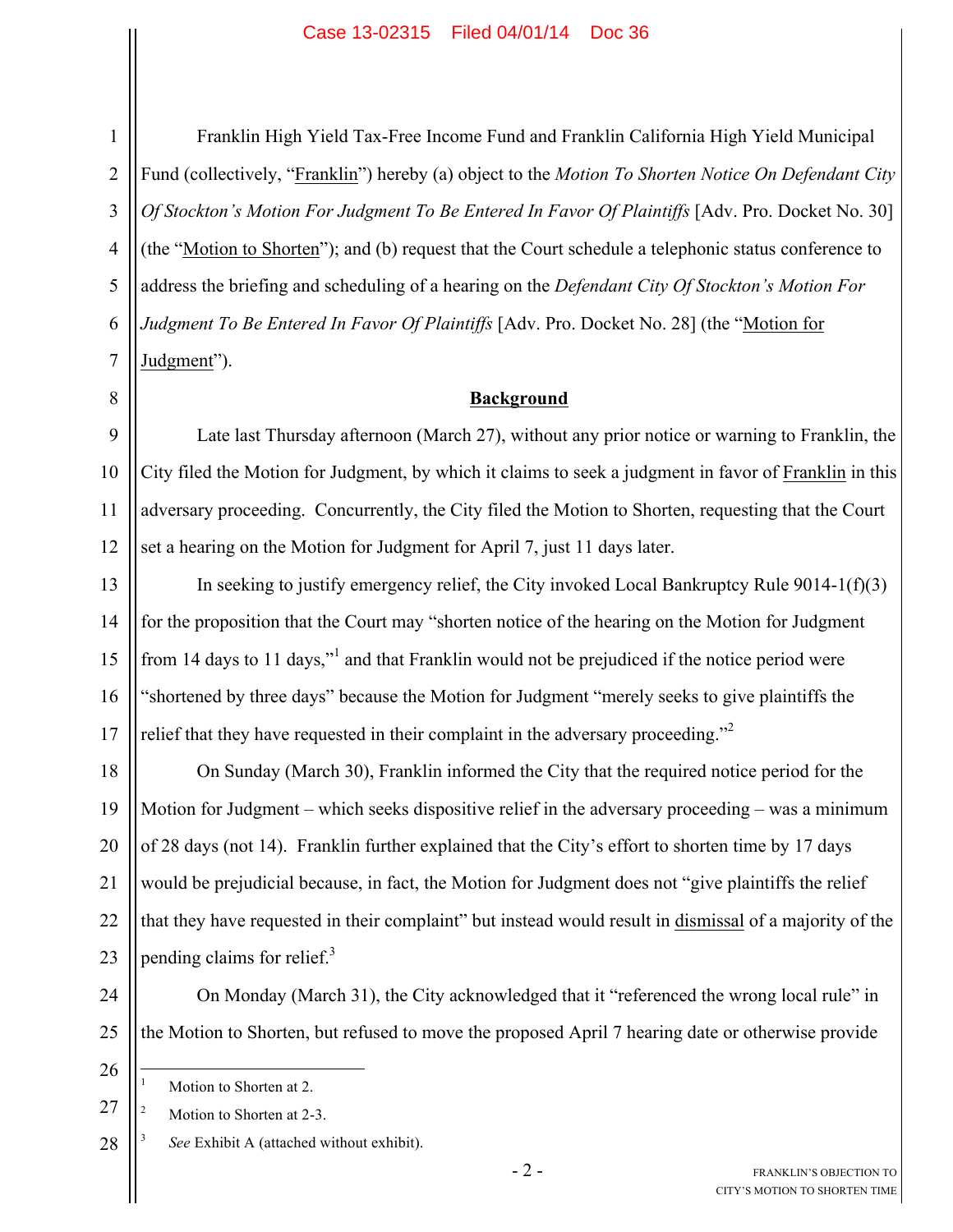2 3 4 proper notice of the hearing.<sup>4</sup> Instead, at 9:35 p.m. on Monday, the City filed an *Errata On Notice Of Hearing* on the Motion to Shorten [Adv. Pro. Docket No. pending], noting that "the City mistakenly cited to Local Bankruptcy Rule 9014-1(f)(2)" and that the City actually "seeks to shorten time from 28 days to 11 days."<sup>5</sup>

5

6

7

8

 $\mathbf Q$ 

1

## **Shortened Time On The Motion For Judgment Is Not Appropriate**

The City was correct to rescind its citation to Local Rule 9014-1(f)(2). By its express terms, that Rule "shall not be used for a motion filed in connection with an adversary proceeding." As a consequence, as the City now acknowledges, the operative rule is Local Rule  $9014-1(f)(1)$ , which requires 28 days' notice of the Motion for Judgment.

10 11 12 13 The City nevertheless seeks to truncate that 28-day notice period to 11 days, citing Local Rule  $9014-1(f)(3)$ , which provides that, "[i]n appropriate circumstances and for good cause shown, the Court may order that the amount of notice of a hearing on a motion be shortened to fewer than fourteen (14) days." This request is inappropriate for two reasons.

14 15 16 17 18 19 20 First, the provisions of Local Rule 9014-1(f)(3) appear not to apply to motions in adversary proceedings, because the Rule is premised on the availability of Local Rule 9014-1(f)(2)'s truncated "alternative" 14-day notice procedure. Otherwise, the authorization in Local Rule 9014-1(f)(3) for the Court to shorten notice "to fewer than fourteen (14) days" would make no sense. Moreover, shortening time to a period of less than 14 days – as the City seeks – would violate the express command that Local Rule  $9014-1(f)(2)$  "shall not be used for a motion filed in connection with an adversary proceeding."

21 22 23 24 25 Second, in any event, these are not "appropriate circumstances" and the City has not shown "good cause" for the requested shortened notice on the Motion for Judgment. Of course, shortened notice would not be an issue if the City truly sought "to give plaintiffs the relief they have requested in their complaint." Unfortunately, that is not actually what the City seeks to accomplish. To the contrary, while the Motion for Judgment would result in judgment in favor of the plaintiffs in respect

28 Errata at 1.

<sup>26</sup> 27 4 *See* Exhibit B. The City also indicated that its counsel "will follow up with you tomorrow on the substantive portions of your letter. It may be that we can come to an agreement regarding disposition of all or part of the Adversary Proceeding." *Id.* To date, there has been no such "follow up."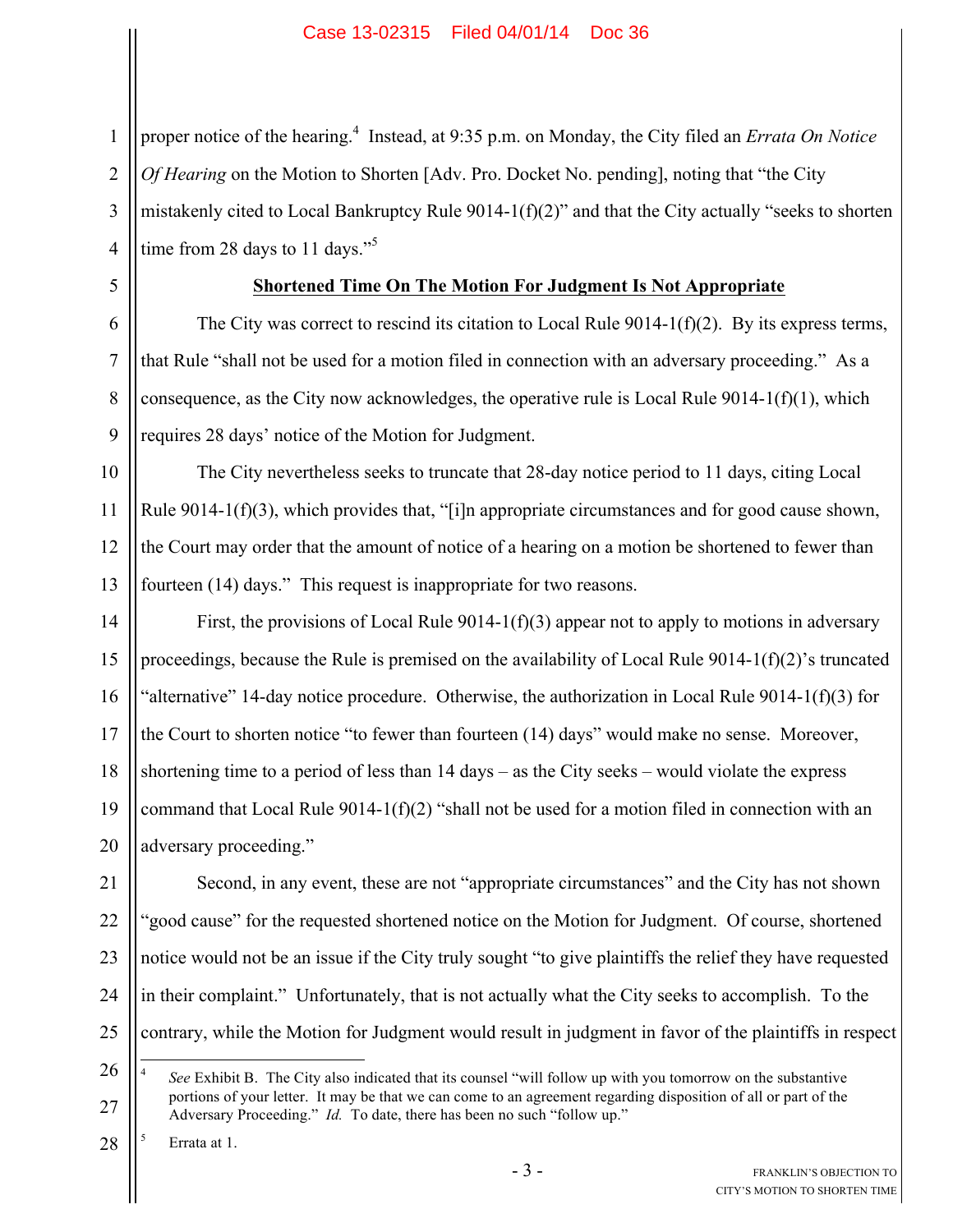of Count 1 of the complaint, it would prejudice Franklin's pursuit of the other Counts in the complaint and in fact is highly objectionable.

3

4

5

6

7

8

9

10

1

2

Specifically, in Counts 2, 3, and 4 of the complaint, Franklin seeks in part (a) a declaration that the agreements at issue give rise to an allowed claim secured by a valid, perfected and enforceable security interest in and lien upon certain property (Counts 2 and 3), and (b) a determination of the value of the collateral that secures that claim (Count 4). By the Motion for Judgment and the proposed form of Judgment accompanying it, the City apparently seeks dismissal without prejudice of those Counts while maintaining the right to object to and dispute the very secured claim that is the subject of this adversary proceeding, which the City proposes "can later be resolved outside of the" adversary proceeding.<sup>6</sup>

11 12 13 14 15 16 17 18 This is not "a judgment in favor of plaintiffs." It is a motion to dismiss, and it is without merit. Without cataloging the entirety of Franklin's objection to the Motion for Judgment (which Franklin will brief when scheduled appropriately), the entire purpose of this adversary proceeding is to determine the nature, extent and allowability of the plaintiffs' secured claim against the City. Such a determination is inextricably intertwined with confirmation of the City's proposed plan of adjustment, which is the reason why the Court ordered that the confirmation hearing and the trial in this adversary proceeding take place concurrently and that all pre-trial and pre-hearing procedures be coordinated and conducted on the same schedule.

19 20 21 22 23 24 25 The City clearly is not willing to stipulate to judgment in Franklin's favor with respect to the allowability, nature, extent and value of the secured claim at issue in Counts 2, 3 and 4. To the contrary, the City expressly states that such claim is "disputed" and the City demands a "full reservation of rights" with respect to that claim.<sup>7</sup> The City thus seeks dismissal of those Counts and suggests that they "can later be resolved outside of the" adversary proceeding, apparently at some date after the confirmation hearing. $8$  The proposed Judgment accompanying the Motion for Judgment expressly so provides: "The balance of the claims for relief asserted in the Complaint in

26

<sup>&</sup>lt;sup>6</sup> Motion for Judgment at 6.

<sup>27</sup> Motion for Judgment at 6.

<sup>28</sup> Motion for Judgment at 6.